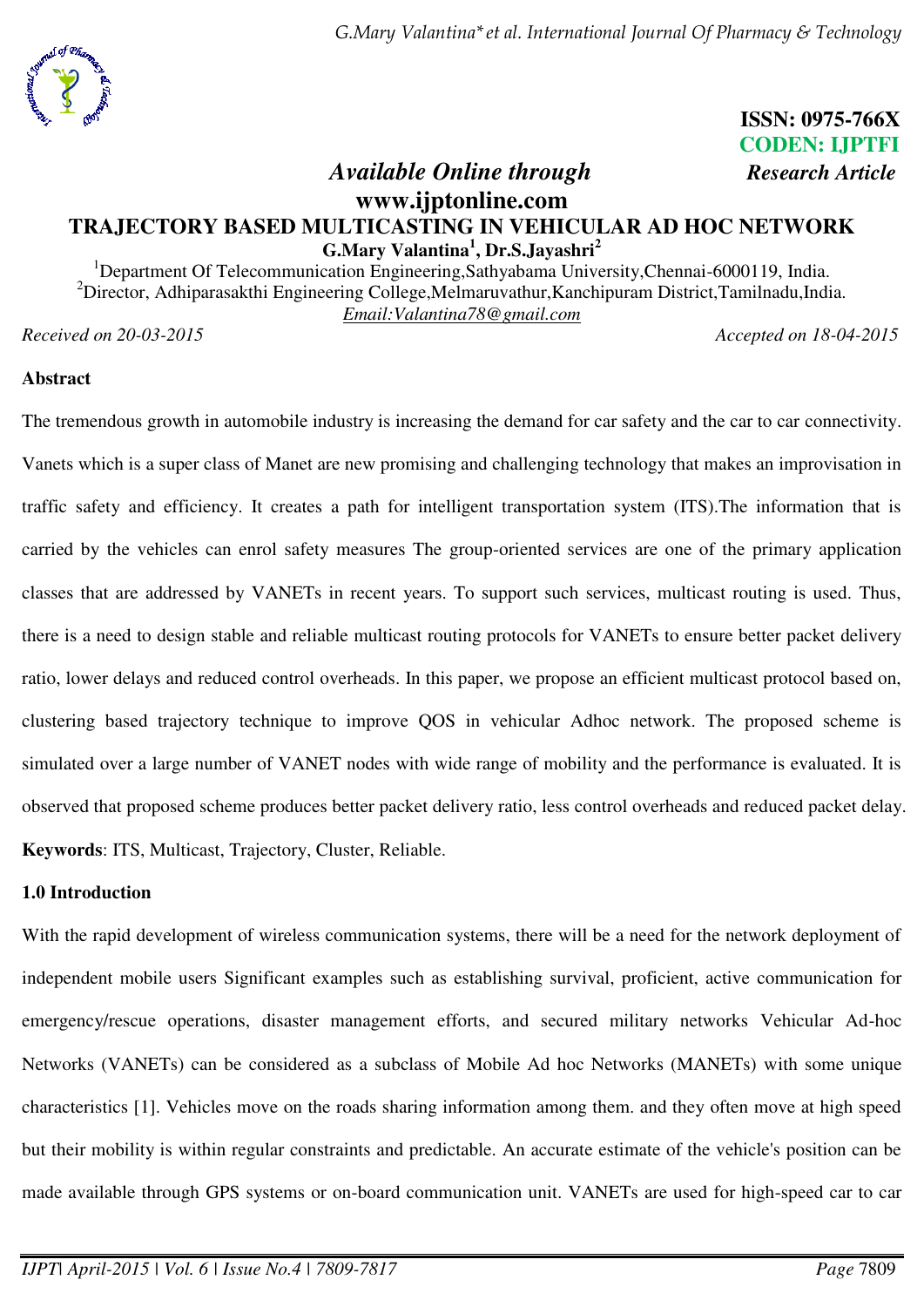### *G.Mary Valantina\*et al. International Journal Of Pharmacy & Technology*

communication [2] and between vehicles and roadside infrastructure units Most (if not all) of the high priority safety applications proposed for VANETs [3],[4] are based on one hop broadcast of information. A number of emerging network applications requires the delivery of packets from one or more senders to a group of receivers*.* These applications include bulk data transfer [5](for example, the transfer of a software upgrade from the software developer to users needing the upgrade), streaming continuous media (for example, the transfer of the audio, video, and text of a live lecture to a set of distributed lecture participants),shared data applications (for example, a whiteboard or teleconferencing application that is shared among many distributed participants), data feeds (for example, stock quotes),Web cache updating, and interactive gaming (for example, distributed interactive Virtual environments or multiplayer games such as Quake). For each of these applications, an extremely useful abstraction is the notion of a multicast: the sending of a packet from one sender to multiple receivers with a single send operation. in order to set up, maintain, and tear down connection state in the routers. Multicasting [6],[7] is message passing from a source to a group of destinations. Broadly two methods are employed. Using geographic addresses geocasting messages from a single source to group of destinations. Otherwise dividing the network into a group of clusters and assigning a cluster heads to each group which in turn takes care of communication between the clusters.

#### **Strengths**

- Efficient routing by sending one copy to multiple nodes
- Minimum network consumption
- Minimum packet delivery delay
- Easy to implement
- Transparent to changeable addresses (no requirement to receiver's address)

#### **Limitations**

Consumes bandwidth

- More overhead in dividing network nodes into groups
- Routes loop

Scalability control for dynamic groups the cluster may not very efficient because frequent changing heads (like Mobile routers in network mobility but without a guarantee the network nodes will travel as one unit)

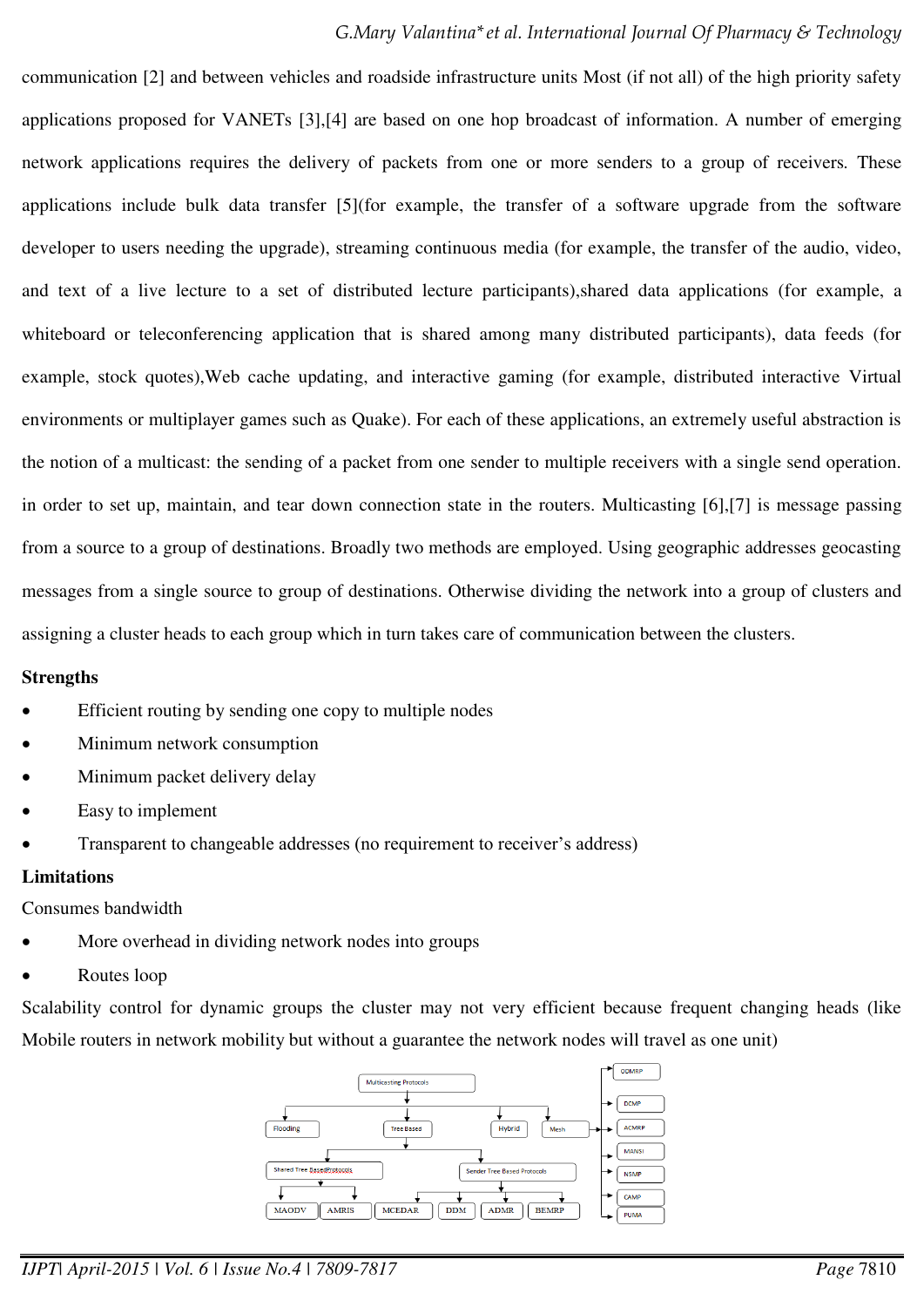### **Geocast**

The multi-cast of a message to nodes satisfying a geographical criterion is called geocast.

### MULTICAST-BASED ROUTING PROTOCOLS

Multicast is defined by sending packets from a single source to specific group members by multi hop communication. Multicast routing in VANETs can be classified into two categories

- Flooding
- Tree-based
- Mesh-based
- Overlay-based
- Backbone-based
- **Stateless**

## **Flooding**

Flooding is the simplest method to provide multicasting in vanets.If a node wants to send a message will flood the packets in the network. All the nodes in the network receives this message will in turn broadcast and thereby all the nodes in the network receives the message. More number of duplicate messages is created in this case which leads to increase in the routing overhead.

### **Tree-based**

Tree-Based Multicast Routing creates a multicast routing tree and share among the group or one tree[ 8]for each group will be created. Basically tree based multicasting is of two types, source based and shared tree based multicast routing. This Protocol creates and maintains either a shared multicast routing tree or multiple source-based multicast routing trees (one for each group source) to deliver data packets from sources to receivers of a multicast group.

### **Mesh-based**

Mesh-based multicast protocols try to solve the robustness problem of tree-based protocols [8]. They provide redundancy by using alternative paths in order to mitigate effects of frequent topology changes.

### **Overlay-based**

Tree-based and mesh-based protocols performance [9]decreases when the number of sources increases due to the higher control overhead, they need to maintain updated the routing structure, and it results on higher collisions. In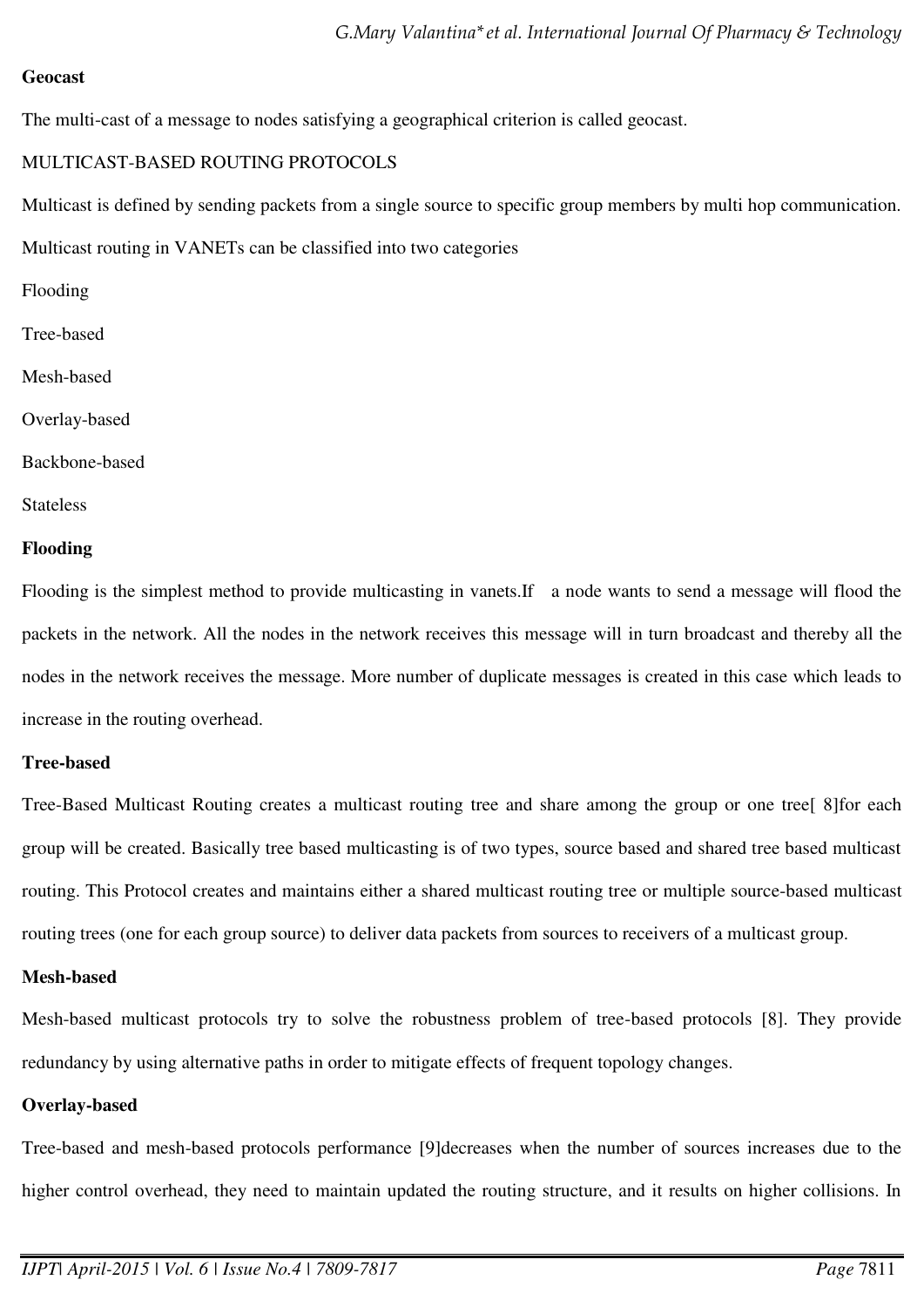order to reduce overhead, overlay-based protocols keeps state information only in multicast group members, thanks to that the control overhead while the number of sources increases is more scalable. In overlay-based protocols, a virtual network is built over the VANET topology only among multicast group members and the links among the virtual network nodes are unicast tunnels in the VANET. The virtual topology remains static even if the underlying topology changes.In real time all the vehicles do not move with same speed and in same direction. Our proposed system reduces packet loss and also ensures less delay; initially vehicles will share its position and speed in travelling space to all the neighbouring vehicles which are moving in the same regional area. The vehicle with optimal speed and optimal location will trigger all the nodes and act as cluster head. Cluster Head will change dynamically based on the speed and the location. Route Selection will be done by Trajectory based routing, here the vehicle will check possible nodes and it selects the route that is available for a long time. Checking this kind of prediction, source will select the route. Vehicles will update its position and Speed in a certain time interval. Then it will share the information to its neighbour's continuously. This process will continue until the process completion. After collecting the information nodes will elect which node has optimal speed and suitable position for covering more number of nodes. In multicast Routing protocol source node can send a data to multiple destinations. Initially nodes will send a RREQ to all the nodes, if a destination node receive the RREQ, it will generates RREP otherwise it will forward to next neighbours. When source receive the RREP for all destinations which are the nodes participating in the routing all are updates the routing table. After collecting the routing information nodes will start to forward the data to given route. The route will change if a any link is failed between any nodes in network.

This paper proceeds as follows. The related works are introduced in Section II. In Section III, study related to the impact of trajectory in traffic messaging is discussed. Finally Section IV deals with the conclusion.

## **Section II**

### **Existing work**

Sebastian, Alvin, et al proposed a context-aware multicast protocol for ESM dissemination [10] which can reduce the accidents and crashes on roads. A different approach has been made in this protocol by considering estimated delay and the vehicle interaction graph for multicasting the message. In this protocol a routing tree is constructed based on delay and vehicle interaction graph and via the constructed tree the messages are forwarded to the receiver nodes. This protocol uses Dijkstra's shortest path algorithm which considers the transmission delay as the cost function to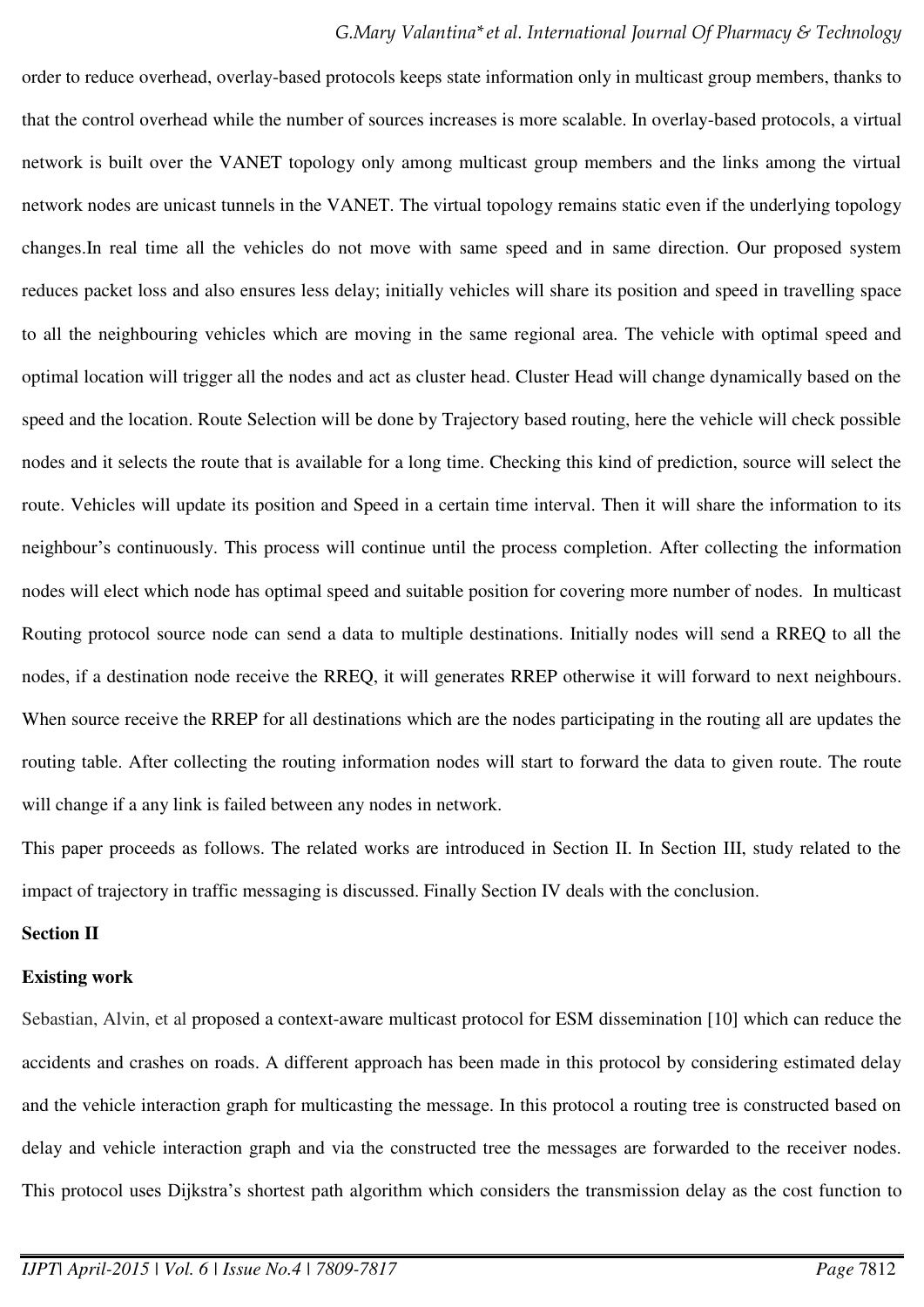compute the multicast tree. The multicast tree which is constructed in this way is considered to be the minimum delay tree. Thus the number of messages being sent is reduced to reach the destination nodes thereby reduces the overhead .This protocol by using the least delay path improves the dissemination time thereby reducing the end to end delay. This protocol improves the reliability by incorporating the contention based forwarding technique.

ROVER, a new multicast routing protocol for vehicular ad hoc networks. [11] In this method the multicast routing tree is constructed using geographical addressing. It forms a multicast routing tree within a zone of relevance. A tree is created on demand and the same source can forward multiple data packets using the multicast tree. The protocol uses geographical addressing to form a multicast tree within a zone of relevance. The tree is formed on-demand and can be used to forward multiple data packets from the same source.

#### **Section III**

Instead of sending the message to all the vehicles in the network. If a vehicle knows the trajectory[12]-[14] of the following vehicles the vehicles which are in danger can be intimated about the collision. This decreases the unnecessary broadcasts and thereby the overhead in the network. Therefore a new approach in designing a multicast protocol in which a multicasting tree is computed based on the trajectory is proposed. Using the constructed multicast tree the messages are multicast to the receiver nodes. Consider the following scenario where there are four lanes(lane A,lane B,lane C,laneD) as shown in Fig1.The trajectory of lane C and lane A will be present in AP1(Access Point).If a blockage occurs in lane A, then the vehicle A1 has to intimate the vehicles which are going to travel towards lane A. Instead of broadcasting the message to all the vehicles which is usually done by the existing multicast protocols. By understanding the trajectory of each vehicle the messages are given to only those vehicles which will travel in lane A.In case of absent of AP in the network a clustering technique will be followed to forward the messages. All the nodes share the trajectory to nearest AP's.The expected delivery delay is calculated for each node in lane A.Out of that whichever is having the least Delay with optimal speed and suitable position will be selected as cluster head. Now to the cluster head the trajectories are shared. Now the cluster head will take the responsibility of forwarding the messages to the concerned vehicle in the network.

Expected delivery delay (EDD) The EDD is computed on the basis of a stochastic model as follows. Let  $_{\rm{dxy}}$  be the expected link delay for edge  $e_{xy}$  Let  $D_{xy}$  be the EDD at the intersection x when a packet is delivered over the edge  $e_{xy}$ . The EDD  $D_{xy}$  is formulated recursively as follows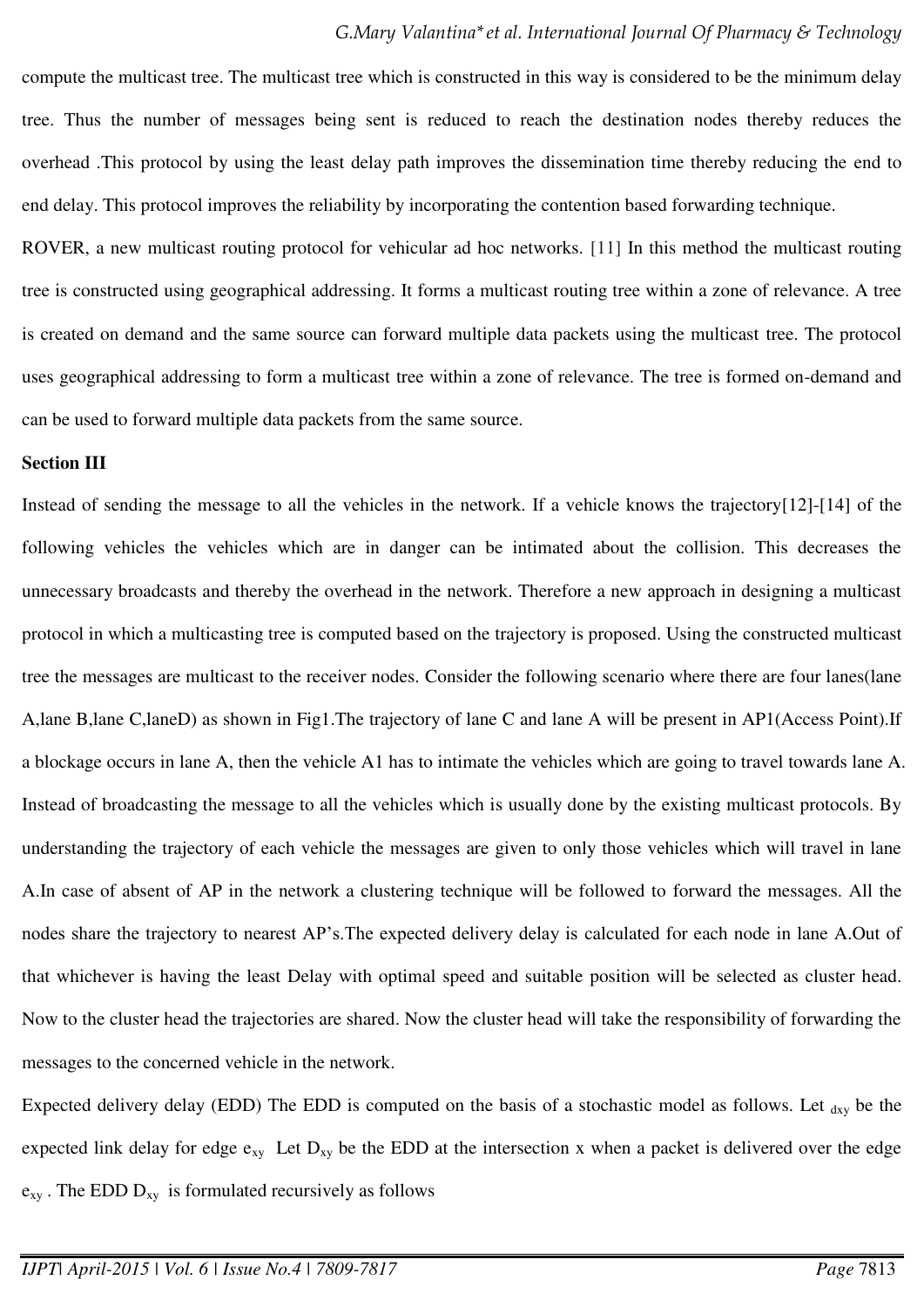$D_{xy}=d_{xy}+E[delivery$  delay at y by forward or carry]

## $=d_{xy}+\sum_{s\in N(y)}$  PysDys

Where N(y) is the set of y's adjacent intersections. This recursive formation makes sense because the packet delivered over edge  $e_{xy}$  arrives at intersection y and it is forwarded to one of y's adjacent intersections (denoted as s) with the probability  $_{\text{Pvs and}}$  the EDD  $\text{D}_{\text{vs}}$ 



**Fig 1. A Multicast scenario.** 

The message flow of the trajectory based multicast routing is shown in fig 2. As shown in fig the trajectories are collected and stored in a database about node position and the path it is going to follow. There are two ways to multicast the message firstly if the message transfer is via the Access point. The access point has the information of trajectory; therefore it sends the multicast message only to the concerned nodes thereby reducing the unnecessary rebroadcast. This approach unlike the other method reduces the overhead to a greater extent. Now in the absence of Access points the multicast messaging is done via the cluster heads. The expected delivery delay is calculated, the node with the least expected delivery delay and optimal speed is selected as cluster head. Now the cluster head will multicast the messages to the destined receivers.



**Fig 2: Message flow.**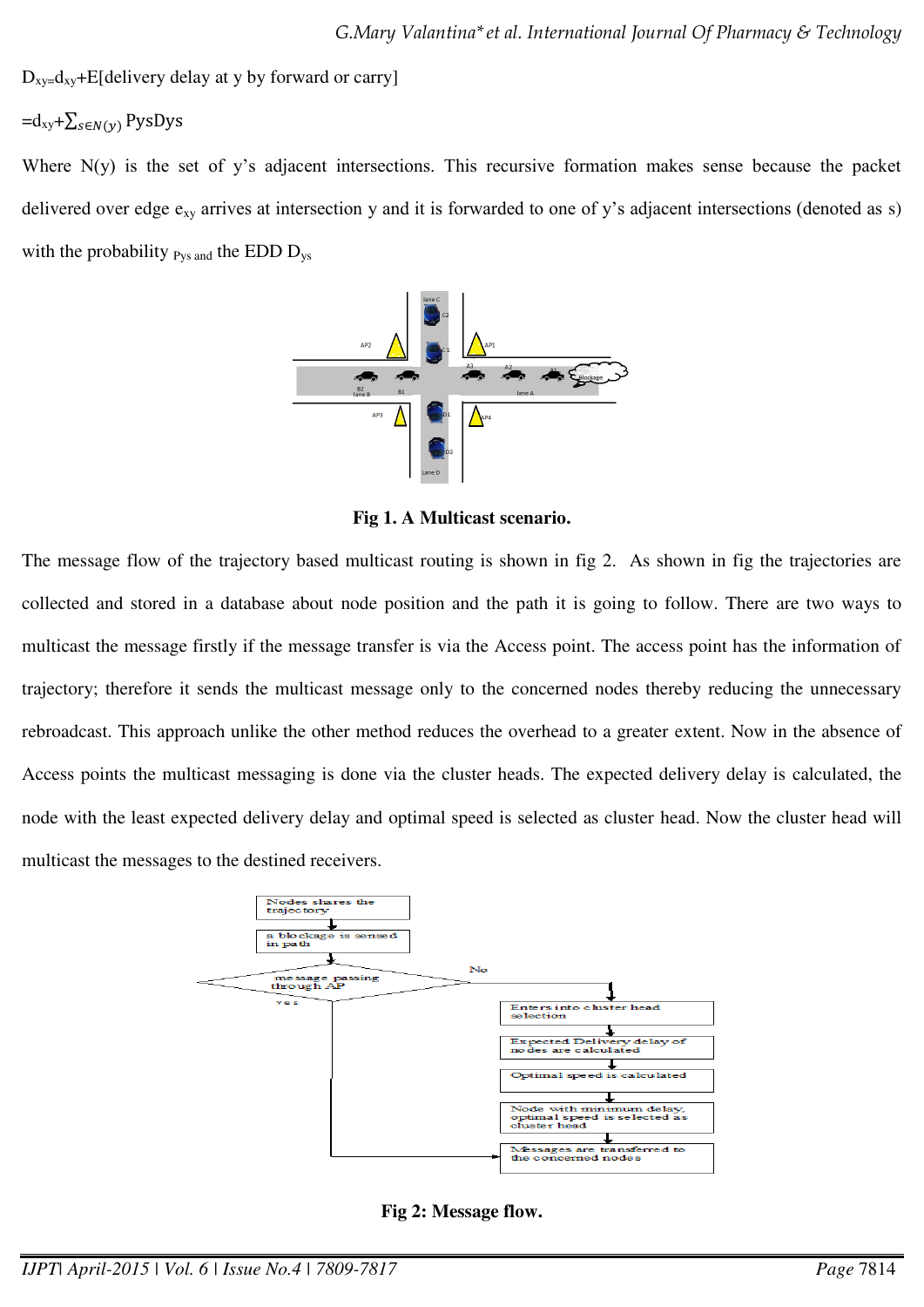#### **Simulation**

Simulation is done via NS-2 simulator and the results are observed. The messages are not flooded to all the following vehicles. Messages are given only to the concerned vehicle therefore the unnecessary broadcast is saved which reduces the overhead of the proposed protocol. The expected delivery delay is calculated and then the messages are sent thereby decreasing the time delay which eventually increases the throughput. Fig 3 shows the throughput of existing Vs proposed .The messages are not overloaded in the network unnecessarily. The concerned receivers are identified and the messages are sent through the built multicast tree which increases the throughput in the network.

### **Throughput**

| No. of Nodes | existing | Proposed |
|--------------|----------|----------|
| 20           | 70.45%   | 86.27%   |
| 40           | 74.73%   | 81.72%   |
| 60           | 72.34%   | 81.11%   |
| 80           | 68.65%   | 77.83%   |
| 100          | 65.13%   | 75.98%   |
| 120          | 62.98%   | 74.57%   |
| 140          | 60.23%   | 71.05%   |



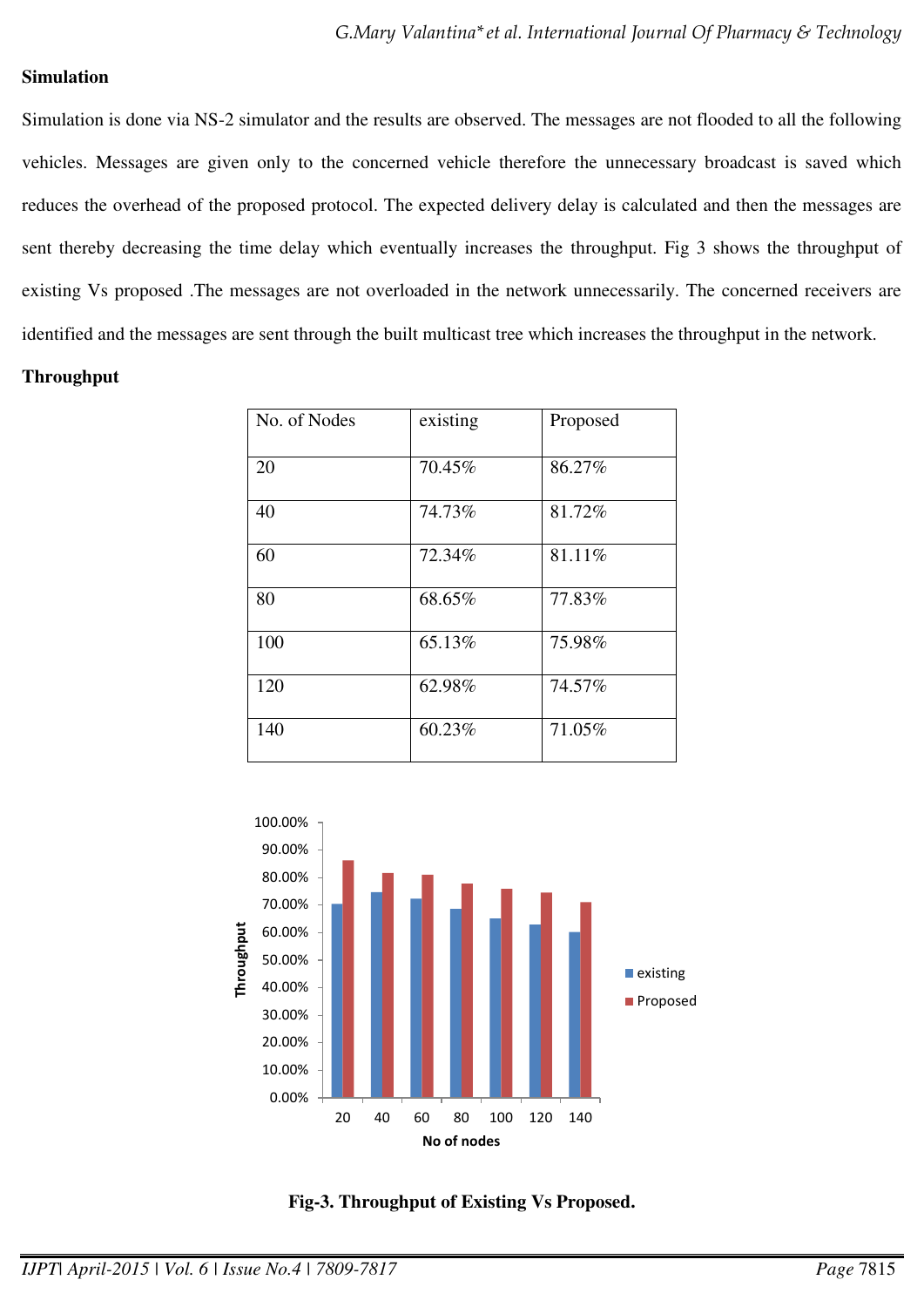Fig 4 shows the Packet delivery ratio of existing Vs Proposed. Either the access point or the cluster head knows the position of the receiver node which helps them in successfully delivering the packets with less delay thereby increasing the packet delivery ratio of the proposed one.





**Fig-4.Packet delivery ratio of existing Vs Proposed. Fig-5.Overhead of existing Vs Proposed.** 

The comparison graph of existing and the proposed are shown in fig 5.Repeated message transfer to the unintended receivers are completely avoided thereby decreasing the overhead in the network.

## **Conclusion**

Vehicular ad-hoc networks is a special kind of Ad hoc network which has become the recent attraction in the research industry as it constructs an Intelligent transportation system by providing safety and security as well as improve the comfort of the driver and passengers. There is a need for different types of routing protocol as there are different applications in the network. One such application is multicasting technique which sends message from a single source to a group of members. This paper has focussed some of the existing techniques in multicasting and come with a technique which uses the trajectory information .The protocol is simulated and the results proved it definitely an improvement in throughput, packet delivery ratio and in reducing the Overhead.

## **References**

- 1. Rahim, Aneel, et al. "A comparative study of mobile and vehicular adhoc networks." *International Journal of Recent Trends in Engineering* 2.4 (2009): 195-197.
- 2. Taleb, Tarik, et al. "A stable routing protocol to support ITS services in VANET networks." *Vehicular Technology, IEEE Transactions on* 56.6 (2007): 3337-3347.
- 3. Li, Fan, and Yu Wang. "Routing in vehicular ad hoc networks: A survey."*Vehicular Technology Magazine, IEEE* 2.2 (2007): 12-22.